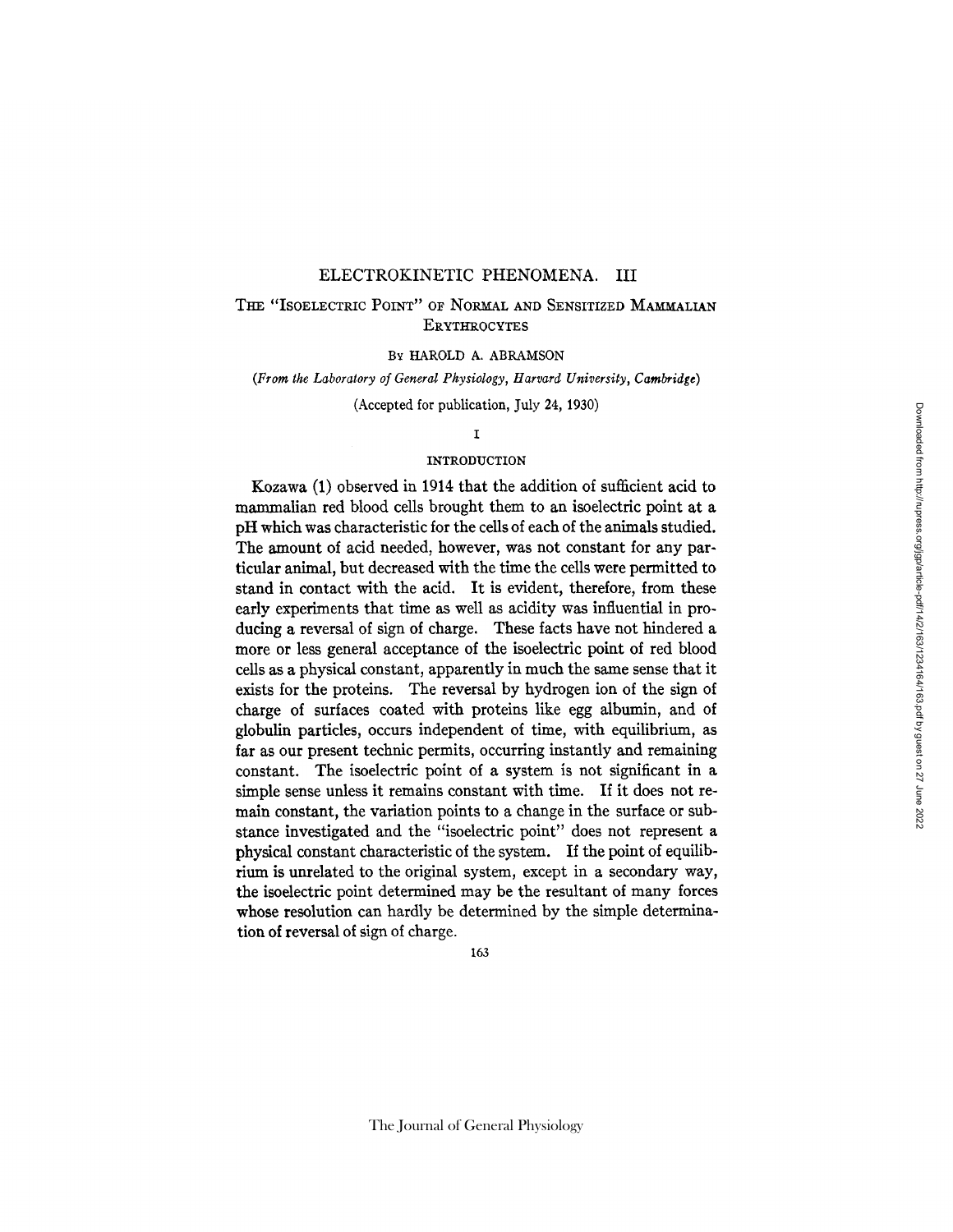Coulter (2) (1920) studied the migration of sheep's red blood cells washed with saline solution and suspended in a saccharose solution made acid with HCI, acetate, or phosphate buffers. He used a macroscopic method which involved long experimental periods before readings of mobility could be made. Coulter concluded from his data:

*" ....* that the direction and rate of movement in the electric field of both normal and sensitized red blood cells is a function of the hydrogen ion concentration. At concentrations less than pH 4.6 the charge carried is negative and increases in amount with the alkalinity; pH 4.6 represents the isoelectric point; at concentrations greater than pH 4.6 the charge carried is positive and increases in amount with the acidity."

"A comparison of the two curves<sup>1</sup> shows that on the alkaline side of the isoelectric point the charge of normal cells is greater and increases more rapidly with alkalinity than the charge of sensitized cells."

Shortly after the work of Coulter it was found by Eggerth (3) that the migration velocities of *B. coli* suspended in buffer mixtures commonly used for acid agglutination underwent a change in mobility, the organisms becoming less negative. He concluded that these changes were due to the extraction of a protein which was combined at the interface of organism and medium. In a second paper Eggerth (using a microscopic method to determine mobility) pointed out that similar changes occurred in erythrocyte suspensions.

Eggerth states, on the one hand:

"Human and sheep erythrocytes when placed in  $0.01 \text{ N}$  phthalate buffer solutions at reactions more acid than pH 5.2 undergo a progressive change in potential, becoming less negative or more electropositive. This change usually occurs within two hours at ordinary room temperatures .... This change is primarily due to the liberation of hemoglobin from the cells."

On the other hand, after thus showing that red cells were destroyed in acid solutions and that their mobilities varied with time, he states:

"The isoelectric point of erythrocytes in the absence of salt or in the presence of salts having both ions monovalent occurs at pH 4.7. This confirms the observations of Coulter."

I Curves for normal and sensitized cells.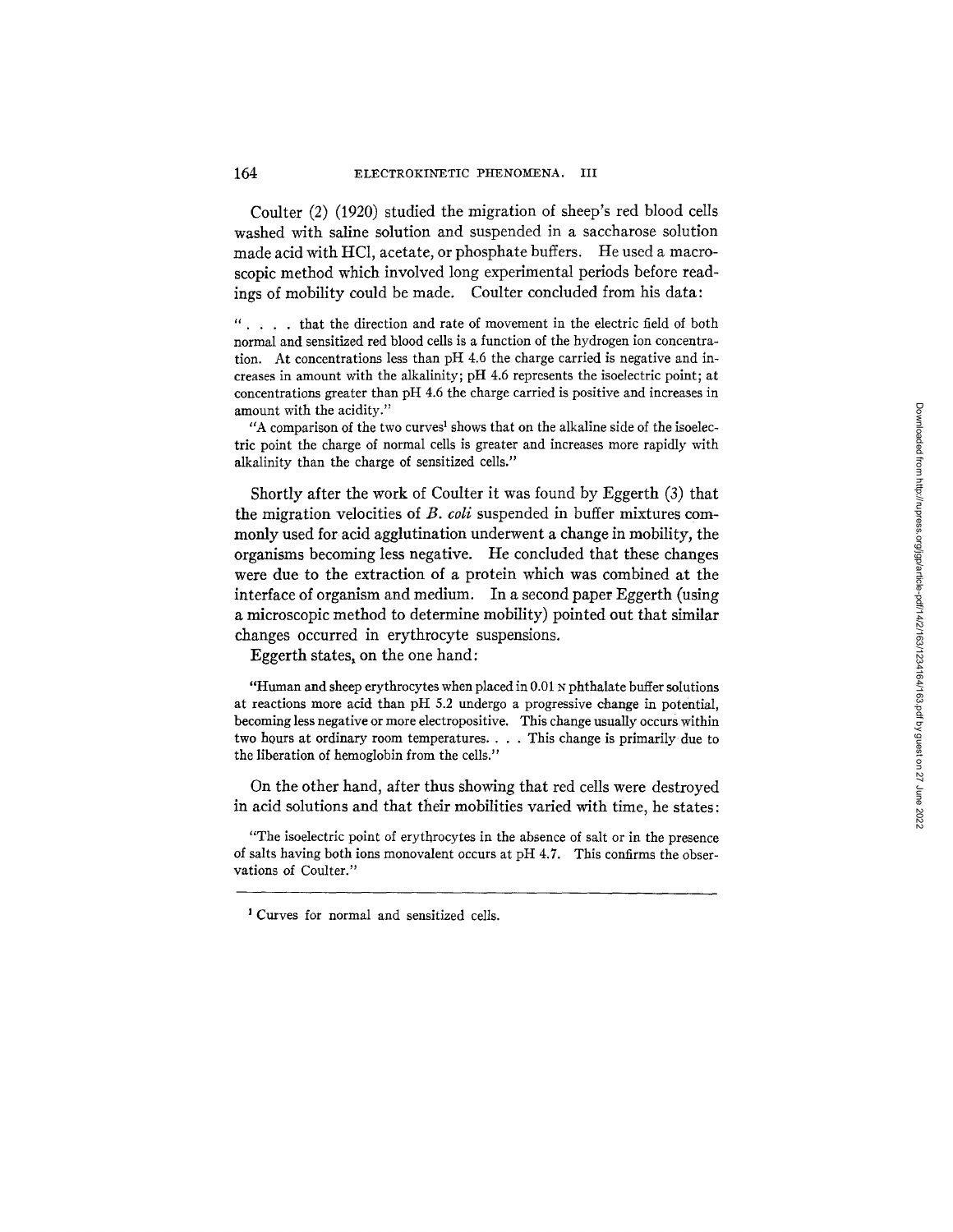Netter (4) has made a careful investigation of the electrophoretic mobilities of horse and ox cells in acid solutions to determine the isoelectric points. The isoelectric point of washed and unwashed horse red cells was at pH 4.7 in  $\text{m}/40$  acetate. Washed ox cells were found to be isoelectric at pH 4.3 in  $\text{m}/40$  acetate.

These data of Netter are concordant with those of Eggerth, not only in the existence of an isoelectric point for the red cells investigated but also in the fact that near the isoelectric point some time passed before *"equilibrium"* was obtained. He states:

"Das Potential stellt sich nach Uebertragen in die Loesung im allgemein schneU ein und bleibt constant, nur in der Gegend des isoelektrischen Punktes is das endgultiges Potential erst nach 2 Stunden spätestens erreicht; *alle Messungen wurden daher nicht vor 2 Stunden nach dem Ansetzen der Suspensionen begonnen."* 

Netter cites further the data of Eggerth, mentioning the effect of the products of red cell destruction.

Eagle (5) (1930) states:

"Similarly, sensitization changes the cataphoretic potential of red cells; however, according to Coulter and confirmed by us, the cataphoretic isoelectric point remains at its *normal* value (pH 4.7)"

(the italics are ours). Further on this author writes:

"Red cells<sup>2</sup> both normal and sensitized have a minimum velocity at about pH 4.7: in more acid reaction there is hemolysis, with currents making readings impossible."

Fig. 1 summarizes graphically some of the pertinent results of Coulter, Eggerth, Netter and Eagle. All of the data of these authors are early or late *equilibrium* values of the isoelectric point obtained in *acid* solutions incidental to the presence of the products of hemolysis.

The existence of an isoelectric point for the mammalian red cell will be here more closely scrutinized in the light of these previous investigations and of our own. It will be shown that it is, at present, more in keeping with experiment to believe that normal red cells have no known values of pH for their isoelectric points, when suspended in uni-univalent electrolytes. While reversal of sign of charge may occur,

<sup>2</sup> The animal from which the red cells were obtained is not given.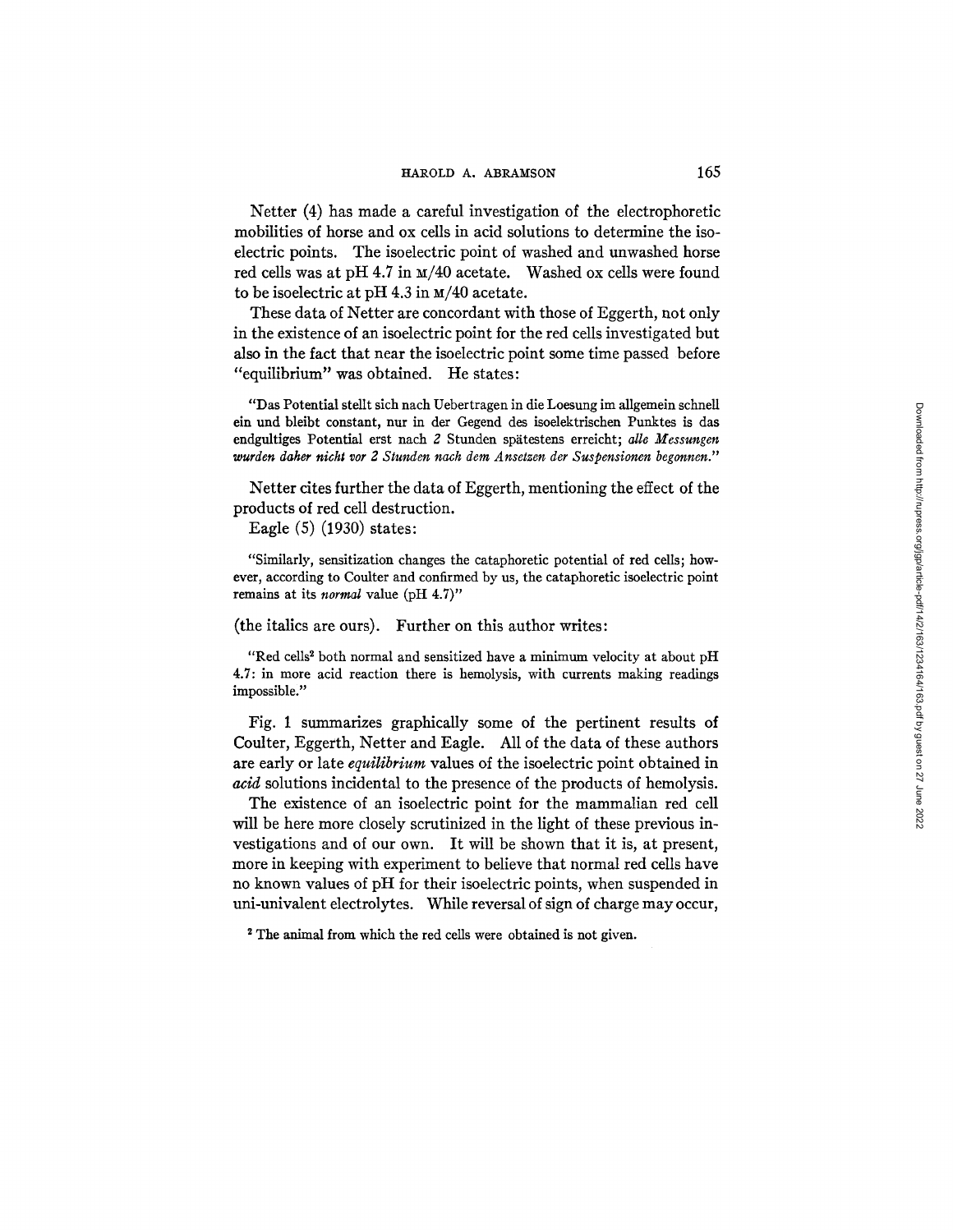

FIG. 1. The relationship between pH and electric mobility according to various authors:

o Coulter; normal cells (relative umts),

- Coulter; sensitized cells (relative units).
- □ Eggerth; zero time f Human cells in f Human cells in saccharose bu
	-

saccharose buffered by  $0.01$  phthalate.

- $\Box$  Eggerth; rabbit cells in 0.01 N NaCl.
- $\Delta$  Netter; washed horse red cells in sugar buffered by N/40 acetate.
- O Eagle; normal red cells in NaCl solution buffered by acetate (relative units).
- Eagle; sensitized red cells.

For further description, see text.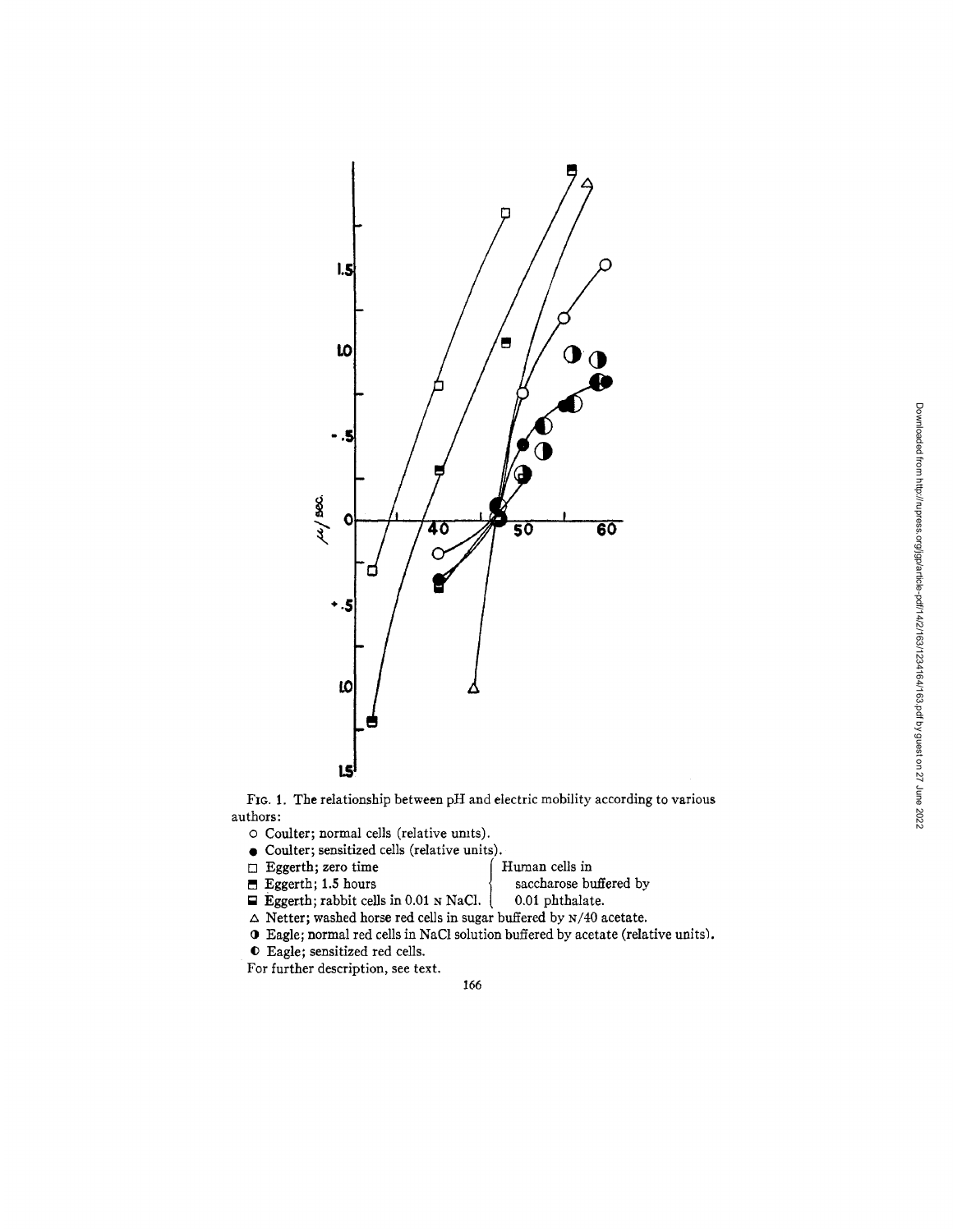it will be shown that its demonstration is most unlikely with intact, normal human and sheep red blood cells.<sup>3</sup>

### II

### *Methods*

The measurements were performed in the modification of the Northrop-Kunitz cell described previously (6). Measurements in acid solutions were usually made only at one level (0.2) in the cell, since destruction of cells occurred in acid solutions so rapidly that further measurements were inconvenient. At the level, 0.2, the speed of the particle relative to the liquid is measured.

*All measurements were made within two minutes of the time that acid was added to the system.* 

The description of the experimental procedure is best given with each experiment, in the next section.

The red cell suspensions were buffered sufficiently to prevent the occurrence of significant changes in pH due to hemolysis. No experiments with saccharose or other sugar were performed, for the following reason. Change in ionic strength is known to influence greatly the solubility and state of proteins. More normal conditions may be obtained for proteins existing at a phase boundary by not varying ionic concentration or species unnecessarily. If the ionic strength is varied it is evident that a new variable is introduced.

Hydrogen ion activity was determined by the quinhydrone electrode. All measurements are referred to pH 4.62 as the pH of Michaelis acetate standard.

### III

### *The Isoelectric Point of Normal and Sensitized Cells*

*Experiment I.--Unwashed Human Red Blood Cells.* Human blood was drawn up into the stem of a white blood cell pipette from a pricked finger and mixed directly with 100 cc. of 0.85 per cent sodium chloride solution buffered by N/50 sodium acetate-acetic acid solutions. Measurements of mobility were made within 2 minutes of preparation of the suspension.

Note that reversal of sign of charge did not occur; nor was there an appreciable decrease in mobility with decrease of pH. The fact that the mobility at pH 3.9 was so close to that observed at pH 5.7, where practically no destruction of red cells occurs within the short interval,

<sup>3</sup> Preliminary data have also been obtained for rabbit red cells. The conclusions are similar.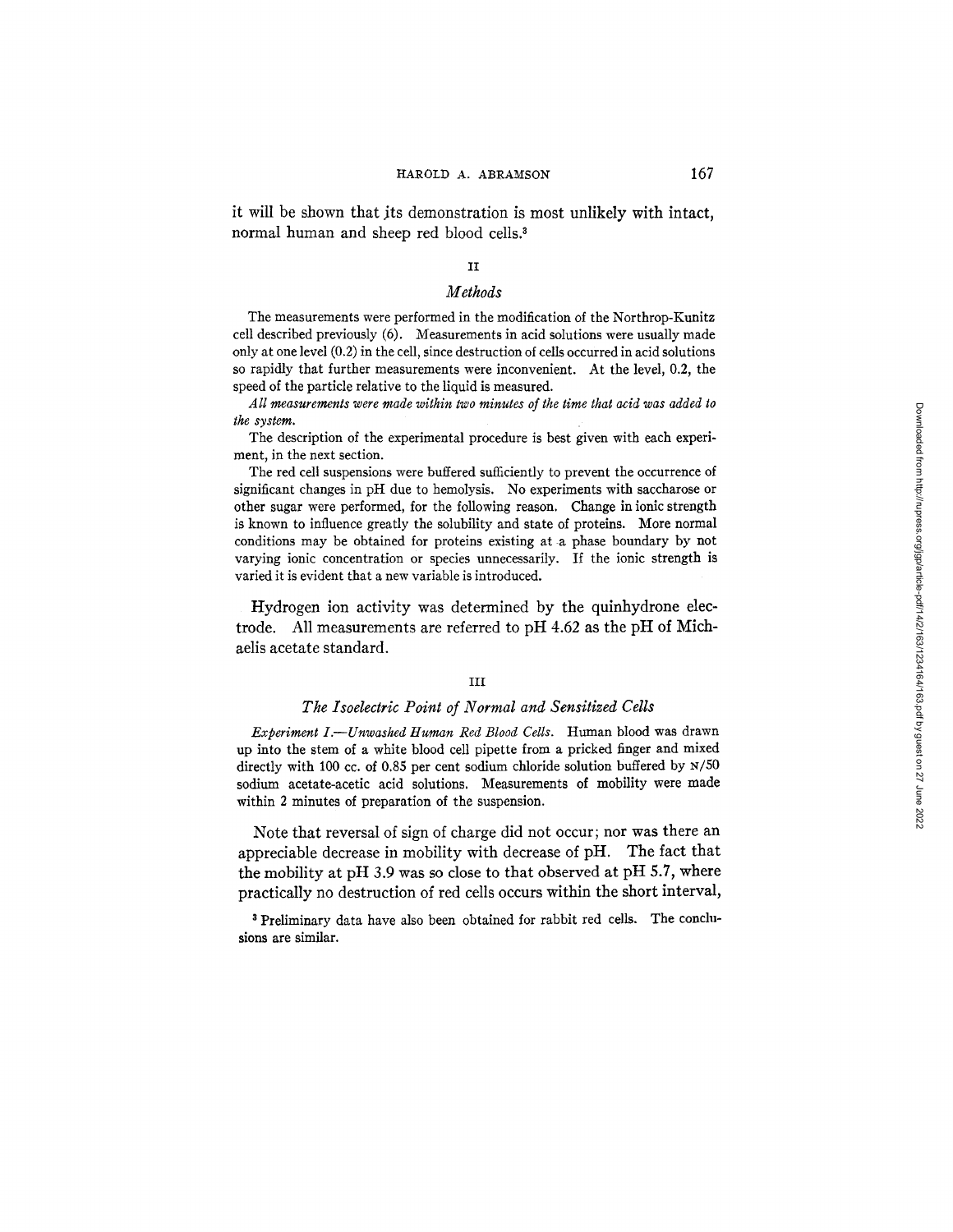indicates that these mobilities are related more to the normal chemical constitution of the red cell than to complex phase boundary conditions occurring in acid media.

*Experiment II.--Washed Human Cells.* 5 cc. of human blood were poured into 25 cc. of 0.85 per cent NaC1 and centrifuged. The cells were washed 6 times with 10 times their volume of 0.85 per cent NaC1 containing N/100 sodium acetate. Measurements of mobility were made within 2 minutes after addition of acetic acid.

Table II confirms that data found in Table I.

| pH<br>$\sim$ | 37                  |
|--------------|---------------------|
|              | $\mu$ /sec/volt/cm. |
| 5.7          | $-1.15$             |
| 4.6          | $-1.03$             |
| 4.0          | $-0.97$             |
| 3.9          | $-1.02$             |

|--|--|

| . . |  |
|-----|--|
|-----|--|

| рH   | $\mu$ /sec/volt/cm. |
|------|---------------------|
| 5.6  | $-1.05$             |
| 4.1  | $-1.10$             |
| 3.6  | $-1.04$             |
| 3.55 | $-0.92$             |

*Experiment III.--Washed Sheep Cells.* Fresh defibrinated sheep cells which had been in the ice chest for 12 hours<sup>4</sup> were washed 8 times with about 10 times their volume of 0.85 per cent sodium chloride solution containing x/50 sodium acetate. The acetate was added to keep the suspension alkaline. Suspensions of red cells were made up as in Experiment I and measurements were made within 2 minutes.

Because destruction of cells occurs with such rapidity in acid solutions, the slight diminution in mobility described in Table III cannot be unequivocally correlated with decreasing pH. The possibility

No appreciable change in mobility occurs if horse red cells are kept in serum in the ice chest as long as 3 days.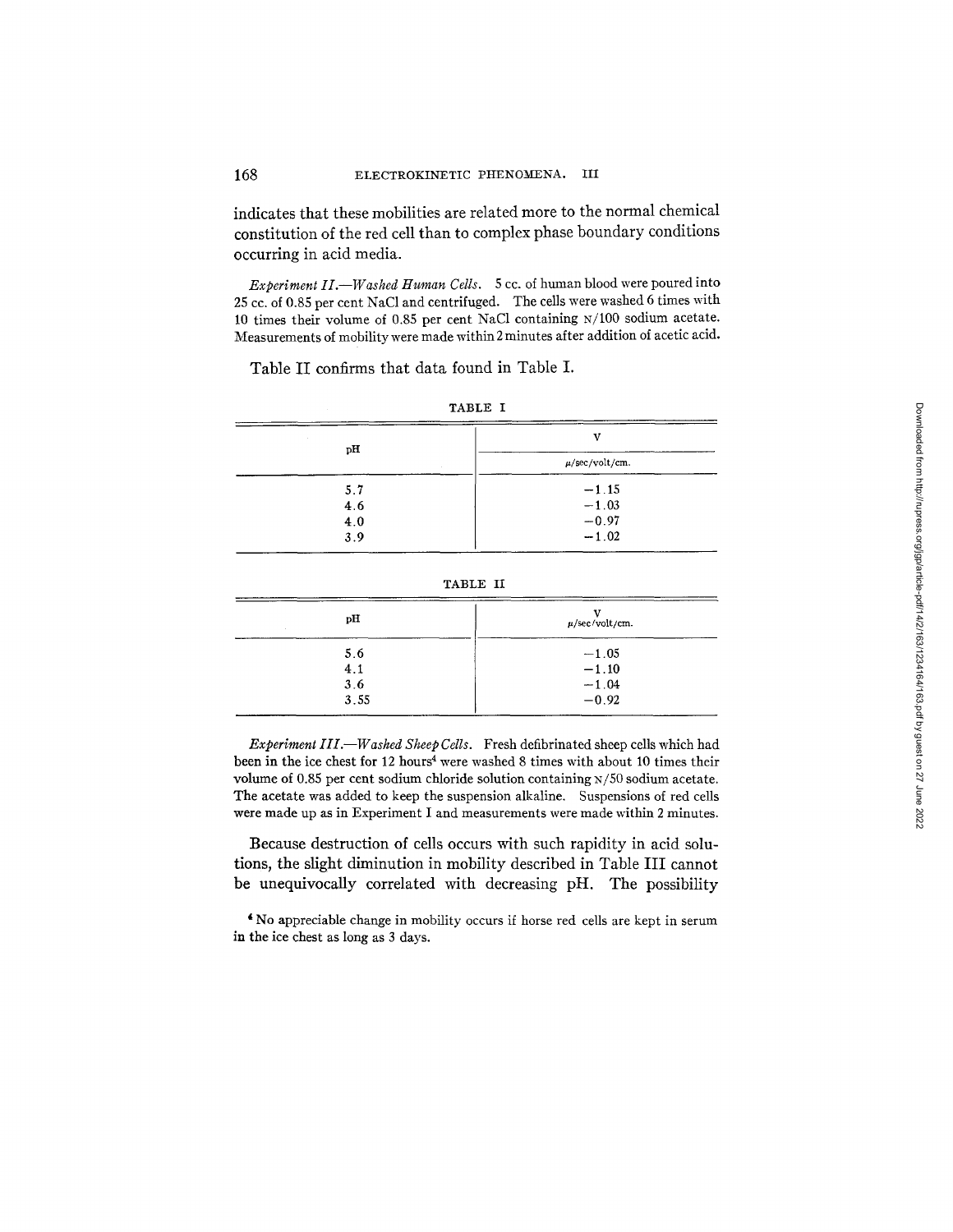remains that this slight but definite change may be due to adsorption of the products of erythrocyte destruction. This will be subsequently discussed in detail.

*Experiment IV (A).*—Sheep Cells in the Presence of Rabbit Serum. Sheep cells of Experiment III<sup>5</sup> were added to 50 cc. of 0.85 per cent sodium chloride containing, in addition,  $x/50$  sodium acetate, and 1 cc. of washed<sup>6</sup> normal rabbit serum which had been heated to destroy complement. The sheep cells were allowed to

| рĦ                                                           | $\mu$ /sec/volt/cm.                                                                  | Remarks                                                                                                    |
|--------------------------------------------------------------|--------------------------------------------------------------------------------------|------------------------------------------------------------------------------------------------------------|
| 6.45<br>6.26<br>5.91<br>4.73<br>4.30<br>3.72<br>3.62<br>3.60 | $-1.16$<br>$-1.03$<br>$-1.12$<br>$-1.01$<br>$-0.98$<br>$-0.97$<br>$-0.94$<br>$-0.88$ | In these acid solutions hemolysis was<br>very rapid and at times complete<br>within $2\frac{1}{2}$ minutes |

TABLE III

TABLE IV

| ъH                           | $\mu$ /sec/volt/cm.                | Remarks                                                       |
|------------------------------|------------------------------------|---------------------------------------------------------------|
| 6.18<br>4.25<br>3.90<br>3.67 | $-1.14$<br>$-0.97$<br>$-0.56$<br>ᆂ | Control: No serum; pH 3.51, $V = -.75$<br>$\mu$ /sec/volt/cm. |

remain in contact with this solution for 15 minutes. Measurements of mobility were made within 2 minutes after addition of acid. See data in Table IV.

Table IV demonstrates that above pH 4.2 the presence of rabbit serum protein does not appreciably influence sheep red cell mobility. This is in harmony with our previous findings that human cells sus-

5 Twelve hours later and washed twice with salt-acetate.

8 This refers to a preliminary treatment of the "normal" rabbit serum with rabbit red cells to remove any amboceptor. This treatment does not remove an appreciable quantity of serum protein.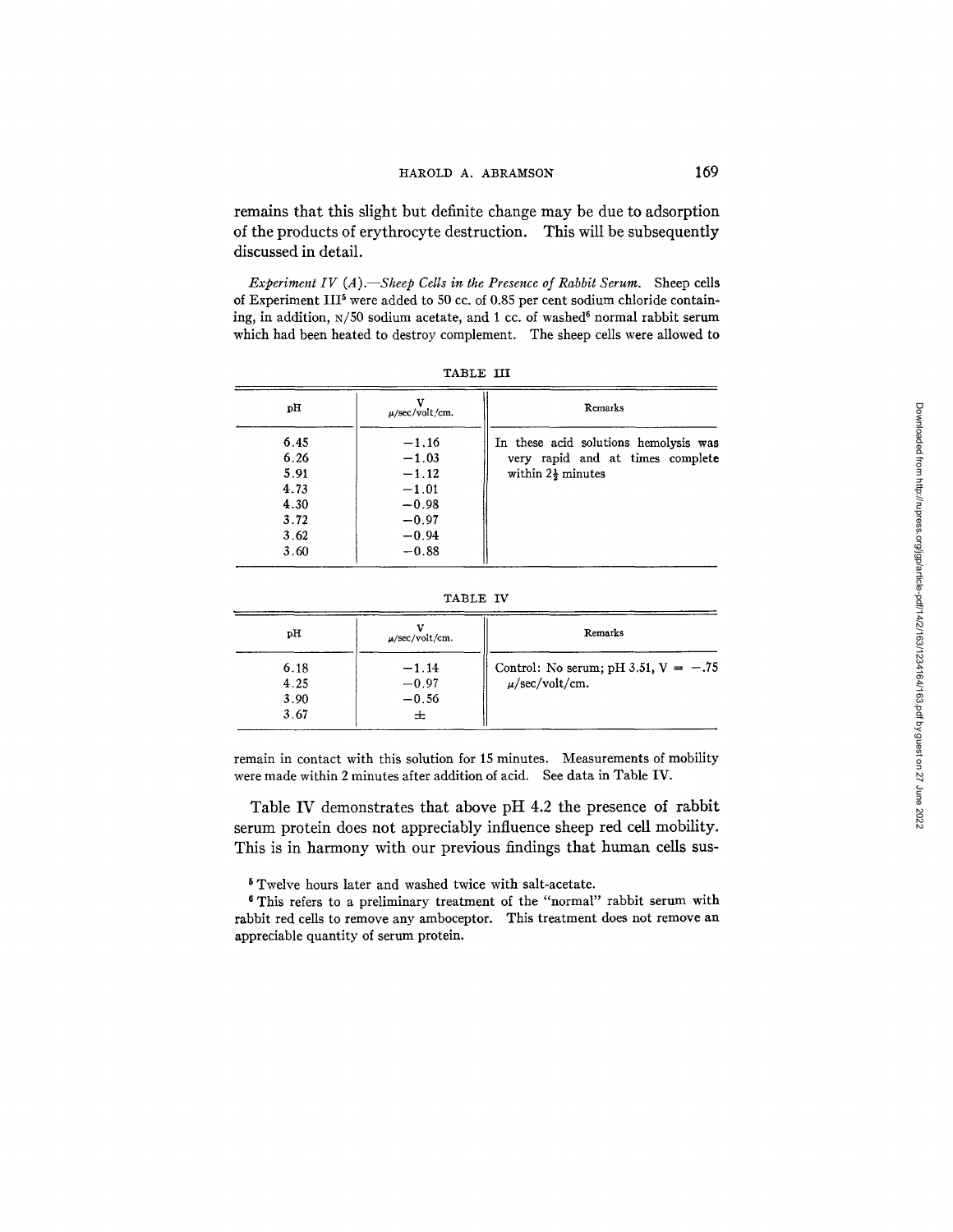## 170 ELECTROKINETIC PHENOMENA. III

pended in isotonic media containing 1.4 per cent of rabbit serum retain their surface integrity and migrate about twice as quickly as rabbit cells suspended in the same medium (7). The interpretation of the fact that red cells are isoelectric at about pH 3.6 is difficult. Since this change in mobility occurs in a region where red cell destruction is extremely rapid, it seems reasonable to conclude that the drop in

|      | 17                  | Remarks        |                                      |
|------|---------------------|----------------|--------------------------------------|
| рH   | $\mu$ /sec/volt/cm. | Controls<br>pН | Without serum<br>$\mu$ /sec/volt/cm. |
| 5.50 | $-1.00$             | 5.55           | $-1.04$                              |
| 4.65 | $-1.00$             | 4.65           | $-0.91$                              |
| 4.60 | $-0.95$             | 3.54           | $-0.79$                              |
| 4.10 | $-0.53$             |                |                                      |
| 3.74 | negative            |                |                                      |
| 3.64 | positive            |                |                                      |

TABLE V

| TABLE |  |
|-------|--|
|-------|--|

|      | Remarks             |                |                                 |
|------|---------------------|----------------|---------------------------------|
| рH   | $\mu$ /sec/volt/cm. | Controls<br>pН | No serum<br>$\mu$ /sec/volt/cm. |
| 6,5  | $-0.58$             | 4.72           | $-1.04$                         |
| 4.97 | $-0.60$             | 3.5            | $-0.89$                         |
| 4.70 | $-0.45$             |                |                                 |
| 4.0  | $-0.43$             |                |                                 |
| 3.6  | 士                   |                |                                 |

mobility and attainment of an isoelectric state is determined by the presence of abnormal red cell surfaces as well as by the presence of serum protein. We believe, therefore, that the isoelectric point noted has no more significance than that which may be attached to those red cell systems described in the introduction.

*Experiment IV (B).--Sheep Cells in Presence of Rabbit Serum.* Experiment repeated in N/100 acetate buffer. See data in Table V.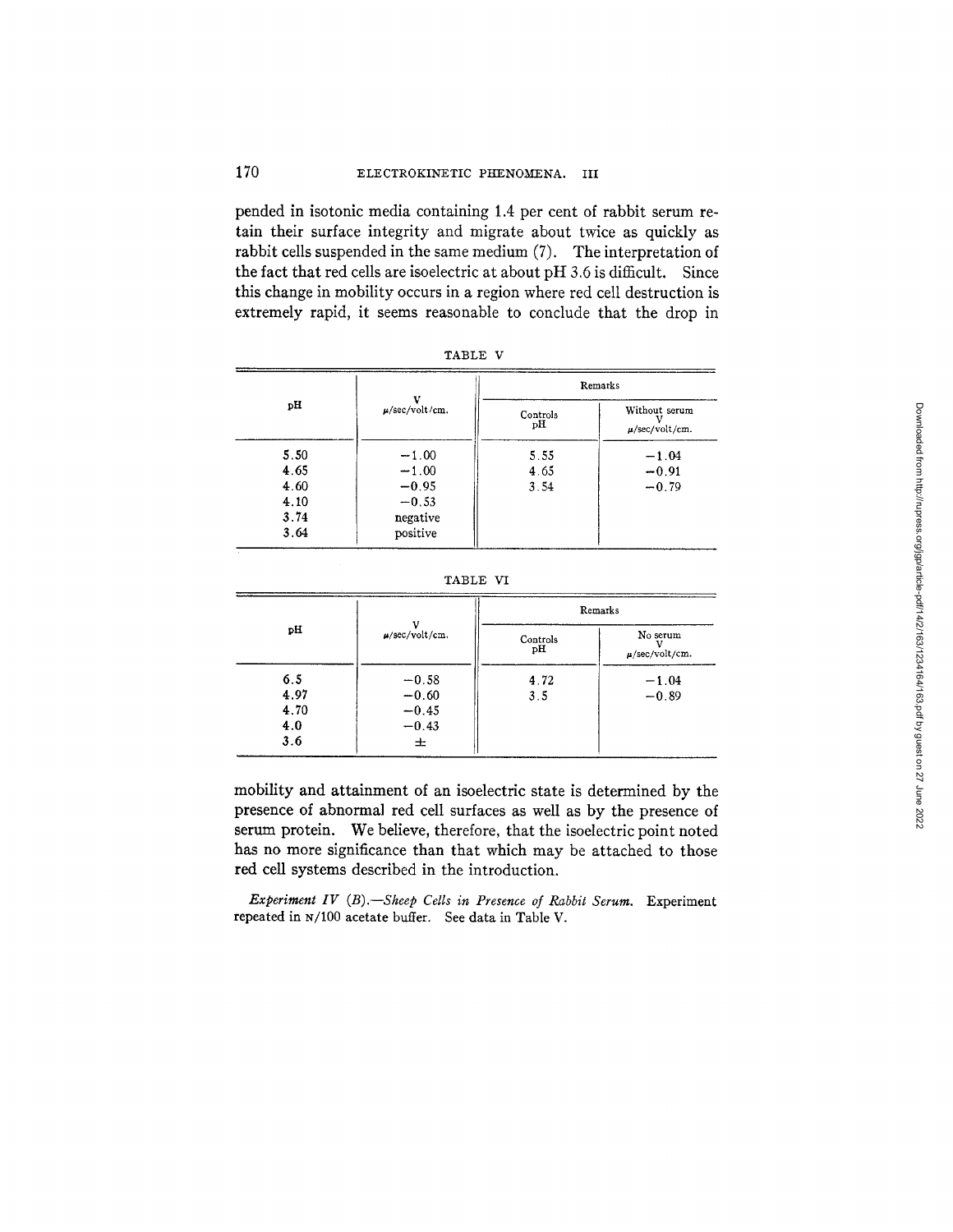#### The discussion following Table IV applies here.

*Experiment V (A).—Sensitized Sheep Cells.* The sheep red cells used in IV (B) were kept in the ice chest for 6 days. *At* the end of this time they were washed 8 times with about 10 times their volume of 0.85 per cent sodium chloride containing N/50 sodium acetate. A very dilute suspension of the cells (about 1:2000) was permitted to remain about 15 minutes in contact with 24 cc. of physiological saline containing 1 cc. of an inactivated rabbit anti-sheep serum. At the end of this period a suitable mixture of electrolytes was added to make conditions identical with part (b) of this section. Measurements were completed within two minutes. See data in Table VI.

*Experiment V (B).--Sensitized Sheep Cells.* Experiment V (a) was repeated in N/100 acetate buffer. See data in Table VII.

| pН   | v<br>$\mu$ /sec/volt/cm. |
|------|--------------------------|
| 5.5  | $-0.57$                  |
| 4.35 | $-0.60$                  |
| 4.1  | $-0.40$                  |
| 3.9  | $-0.28$                  |
| 3.8  | negative                 |
| 3.7  | 士                        |
| 3.6  | $+0.24$                  |

TABLE VII

The data of Tables VI and VII demonstrate the well known effect of specific immune serum on red cell mobility. In one sense they confirm Coulter's statement that the isoelectric point of sensitized cells is not perceptibly different from that of normal cells. In view, however, of the fact that an excess of serum protein is present, and furthermore that protein of the serum alone is capable of inducing an isoelectric state near the pH noted, we feel we must ascribe the similarity found here for the isoelectric point of normal and sensitized cells to the same effect, possibly an injurious one, that has been described as occurring in solutions as acid as these. Indeed, the wide differences in mobility between normal and sensitized cells in the zones where injury to the cell surfaces is not marked, make it more likely that if isoelectric points with regard to hydrogen ion activity could be determined without red cell destruction, these points would be different.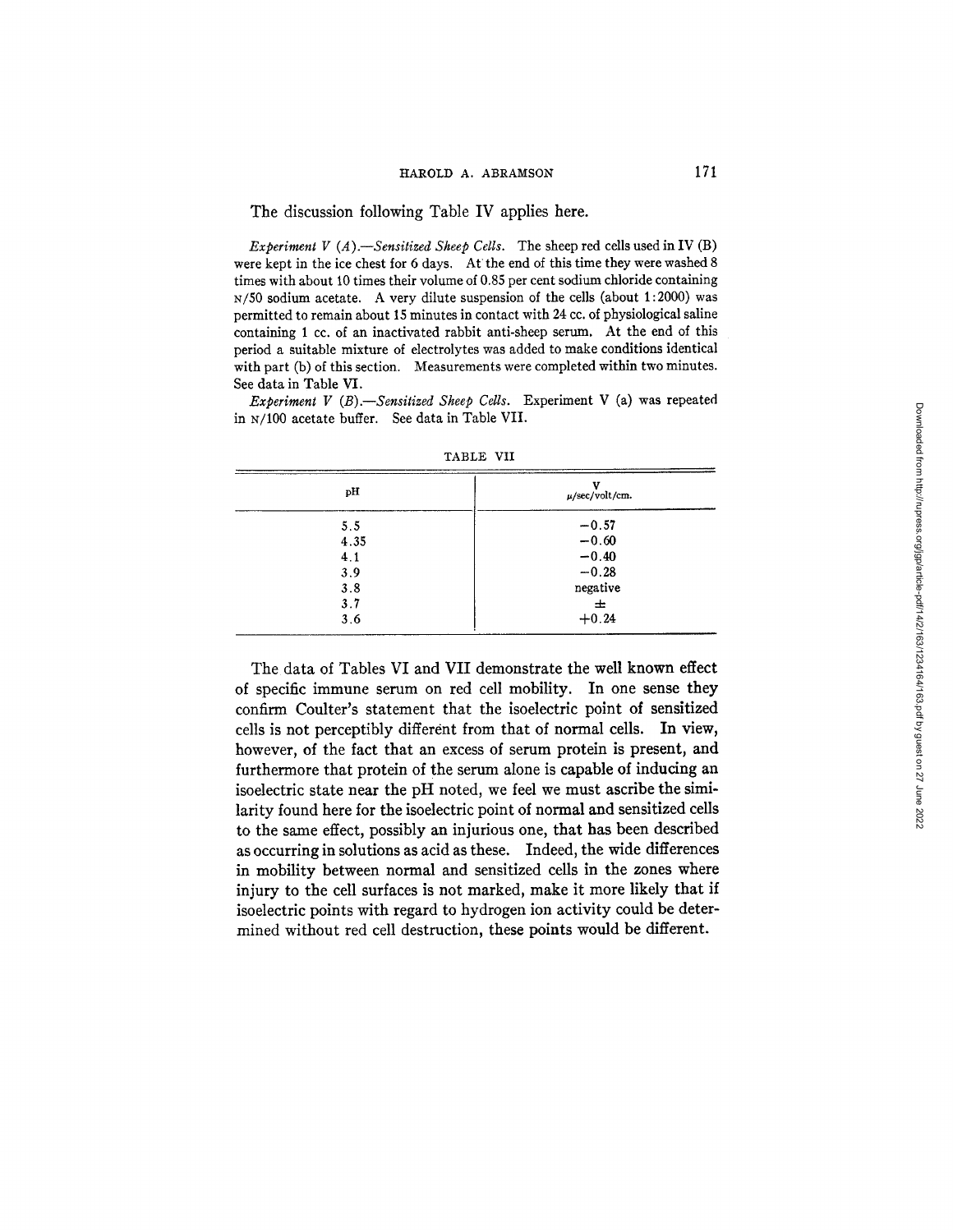## 172 ELECTROKINETIC PHENOMENA. III

What effect more powerful immune sera would have on the mobility is unknown for these conditions (See Fig. 2).

### IV

## *The Adsorption of Gelatin by Red Cells*

It has been previously remarked on several occasions that horse red cells in (alkaline) serum gelatin gels do not adsorb gelatin in the same



FIG. 2. A summary of the type of data obtained here for the electrophoretic mobilities of sheep red cells in 0.85 per cent NaC1 buffered by acetate. Note that in the absence of serum under the experimental conditions noted in the text, the slope of the straight line describing the relationship between mobility and pH is very small. Serum has no demonstrable effect up to about pH 4.3. Immune serum changes the surface notably even above pH 4.3<sup>'</sup>. Compare with Fig. 1. Quartz particles adsorb protein of the serum in characteristic fashion. (See: Abramson, *H. A., J. Gen. Physiol.,* 1929, 13,169.)

way that quartz particles do (8). That is, in just the same way that horse red cells preserve their surface integrity in the presence of serum, so do washed red cells keep their specific electrophoretic mobilities in the presence of gelatin in phosphate buffer at pH 7.35.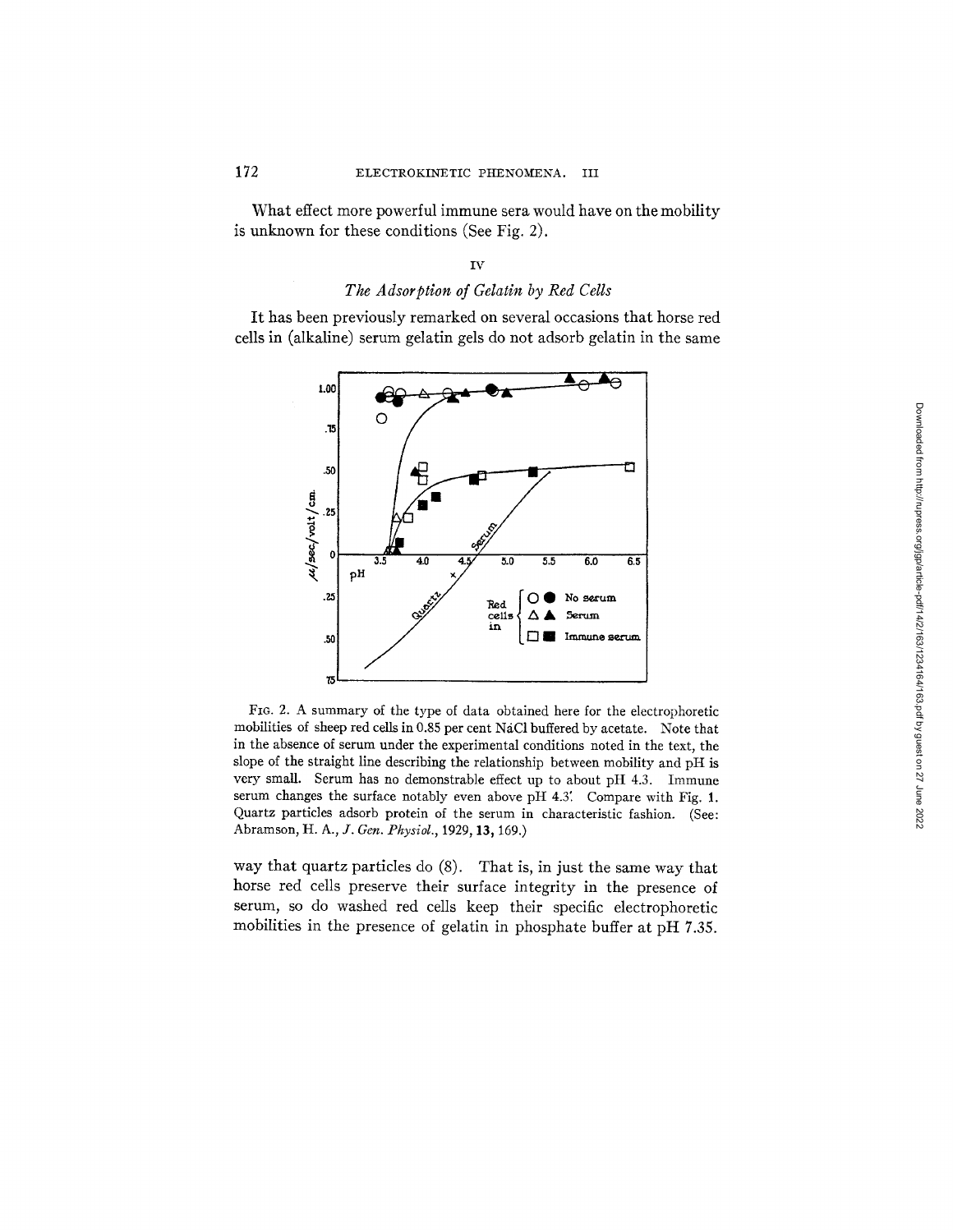#### HAROLD A. ABRAMSON 173

We have seen in the preceding section that adsorption of some serum protein probably does occur in acid solutions. It was of interest therefore to observe the mobilities of washed red cells that had been in contact with gelatin, and studied in acid solutions in the presence of gelatin.

*Experiment VI (A).--Washed Sheep Cells* (Table VIII).

| "ART.<br>Ŧ. | U |
|-------------|---|
|-------------|---|

| pН   | $\mu$ /sec/volt/cm. | Remarks                                               |
|------|---------------------|-------------------------------------------------------|
| 3.61 | $-0.87$             | Cells of Experiment II (b) in 0.2 per<br>cent gelatin |

*Experiment VI (B).--Washed Human Cells* (Table IX).

|--|--|

| рH                            | $\mu$ /sec/volt/cm.                | Remarks                                                                                           |
|-------------------------------|------------------------------------|---------------------------------------------------------------------------------------------------|
| 5.9<br>4.33<br>3.62           | $-1.00$<br>$-1.06$<br>$-0.92$      | Cells of Experiment III kept 24 hours on<br>ice, rewashed, and studied in 0.2 per<br>cent gelatin |
| Control, quartz<br>3.6<br>5.7 | $+0.40$ approx.<br>$-0.25$ approx. |                                                                                                   |

*Experiment VT (C).--Washed Sheep Cells* (Table X).

| 'A BLE |
|--------|
|--------|

| pН   | $\mu$ /sec/volt/cm. | Remarks                                 |
|------|---------------------|-----------------------------------------|
| 4.00 | $-0.93$             | Cells of Experiment IV (b) suspended in |
| 3.76 | $-0.75$             | 0.2 per cent gelatin for 10 minutes     |
| 3.67 | $-0.65$             | and then examined                       |

The data in Tables VIII, IX, and X indicate that even though red cells in acid solutions may react with certain components of a medium containing normal serum, a similar reaction does not occur with gela,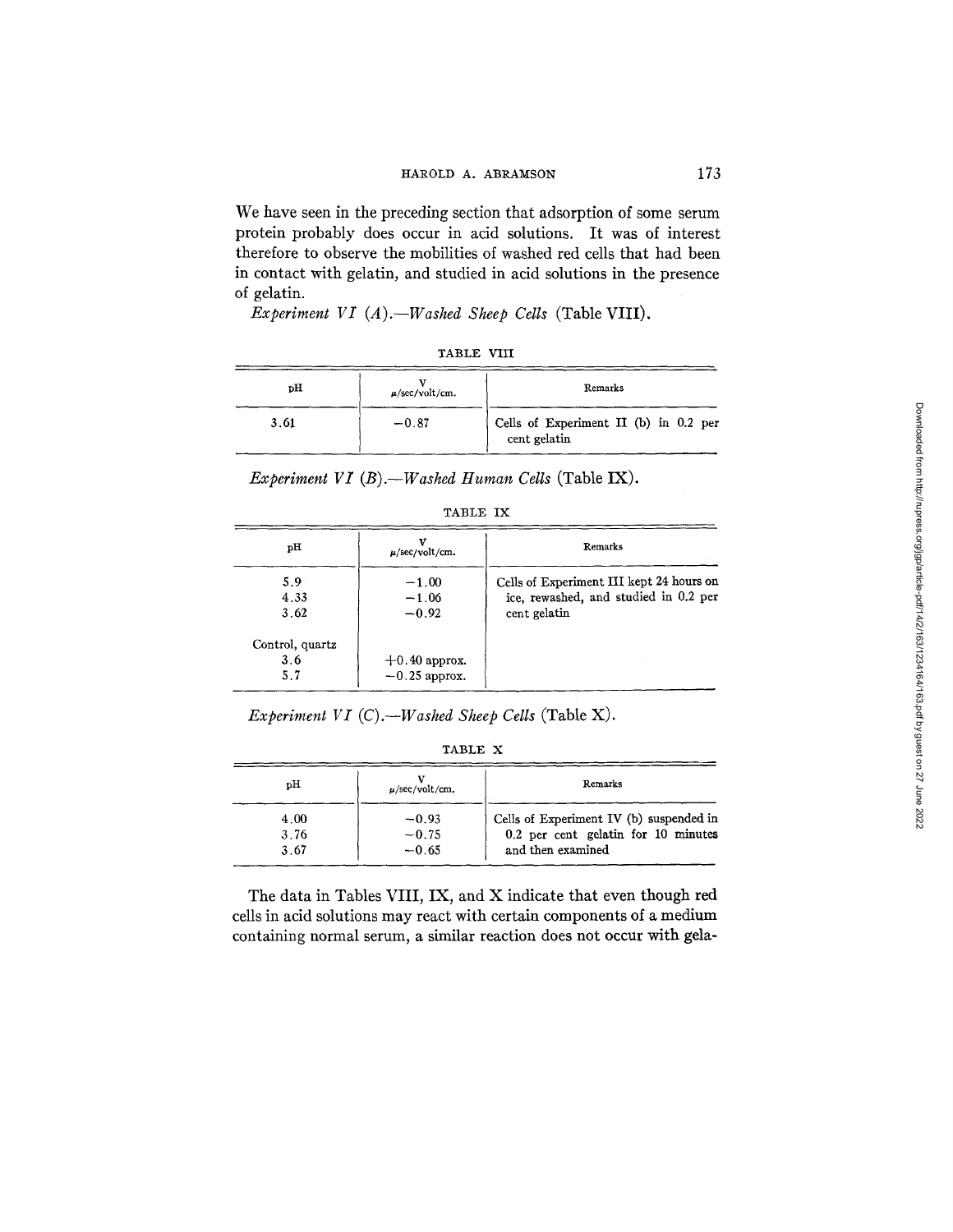tin. One is led to suspect that the reaction with the protein of the serum is not exactly as non-specific as the adsorption of serum protein by quartz. If so, the red cells should have adsorbed gelatin. Experiment VI (B) was made particularly striking by studying simultaneously quartz particles and red cells in the presence of gelatin. In these systems the red cells migrated to the anode and the quartz particles, because of their adsorbed protein film, migrated in the opposite direction.

It must not be thought that reversal of the sign of charge of red cells did not occur in the acid solutions. It did so repeatedly, but always after the 2-minute period of contact with the salt solution when the products of hemolysis were sufficiently concentrated to be an important factor. In *no case* was a positively charged red blood cell seen in acid solutions during the 2-minute period of observations.

It is of interest to describe how this reversal of sign of charge may occur. In Table X the cells suspended in the buffer at pH  $3.67$  were observed after the end of the 2-minute period during the very rapid hemolysis which occurs at this pH. Red cells which were seen migrating rapidly to the anode seemed to lose their hemoglobin suddenly and the pale "ghost" reverse its sign of charge migrating to the cathode.

### V

# *The Reaction of Sheep Cells with Normal and Immune Sera in Phosphate Buffer 7*

An extensive series of measurements was made to investigate the effect of normal and immune rabbit sera on sheep cells We shall not give the data in detail, for these experiments in general merely confirm what has hitherto been known qualitatively. They are of interest because of the precision which has been obtained in 0.85 per cent NaC1 buffered by  $M/150$  phosphate of initial pH 7.35, the medium in which all observations of mobility have been made, and because of the associated studies of hemolysis made in conjunction with changes in mobility. In the experiments described in general in Fig. 3, five different immune sera and four normal sera were employed. Curve 1 in Fig. 3

When studying the effect of sera on cells, at least 1 hour's time elapsed between preparation of suspension and measurement.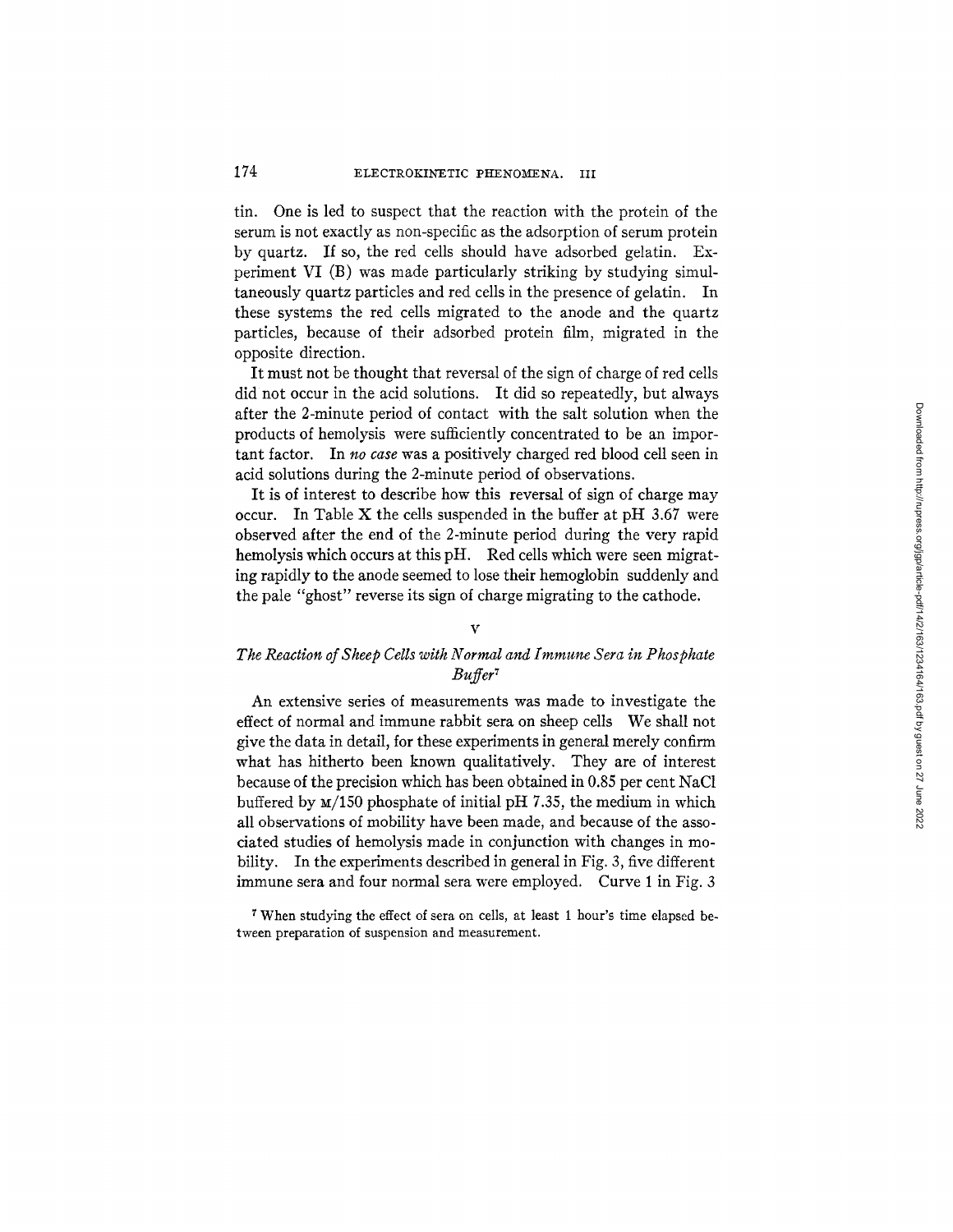was obtained by studying washed sheep cells in normal inactivated rabbit serum. It is evident that no change in mobility occurs up to about 1:50 of serum. Curve 2 has also been obtained with normal serum from another rabbit. At low serum dilution a definite lowering of electrophoretic mobility occurred. That this change was real, was evidenced by the fact that after addition of more sheep cells to the suspension, cells having two different mobilities were present. Curve 3 is a typical curve obtained with inactivated anti-sheep serum. Approximately the same value of mobility was obtained for all the



FIG. 3. See Part V of text. The upright black rectangles represent hemolysis times.

immune sera. Whether this is the lowest mobility obtainable cannot be decided upon from the shape of the curve, for the possibility exists that a more powerful anti-serum may be obtained than that employed.

The cells with which Curve 3 had been obtained were studied with a suitable dilution of complement to ascertain the relationship between the lowering of mobility and susceptibility to hemolysis by complement. It is to be noted that complete hemolysis on the addition of complement (0.03 cc. guinea pig serum to 1 cc. of a dilute red cell suspension) occurred in all except the highest dilution of serum, much before any perceptible change in mobility occurs. In other words,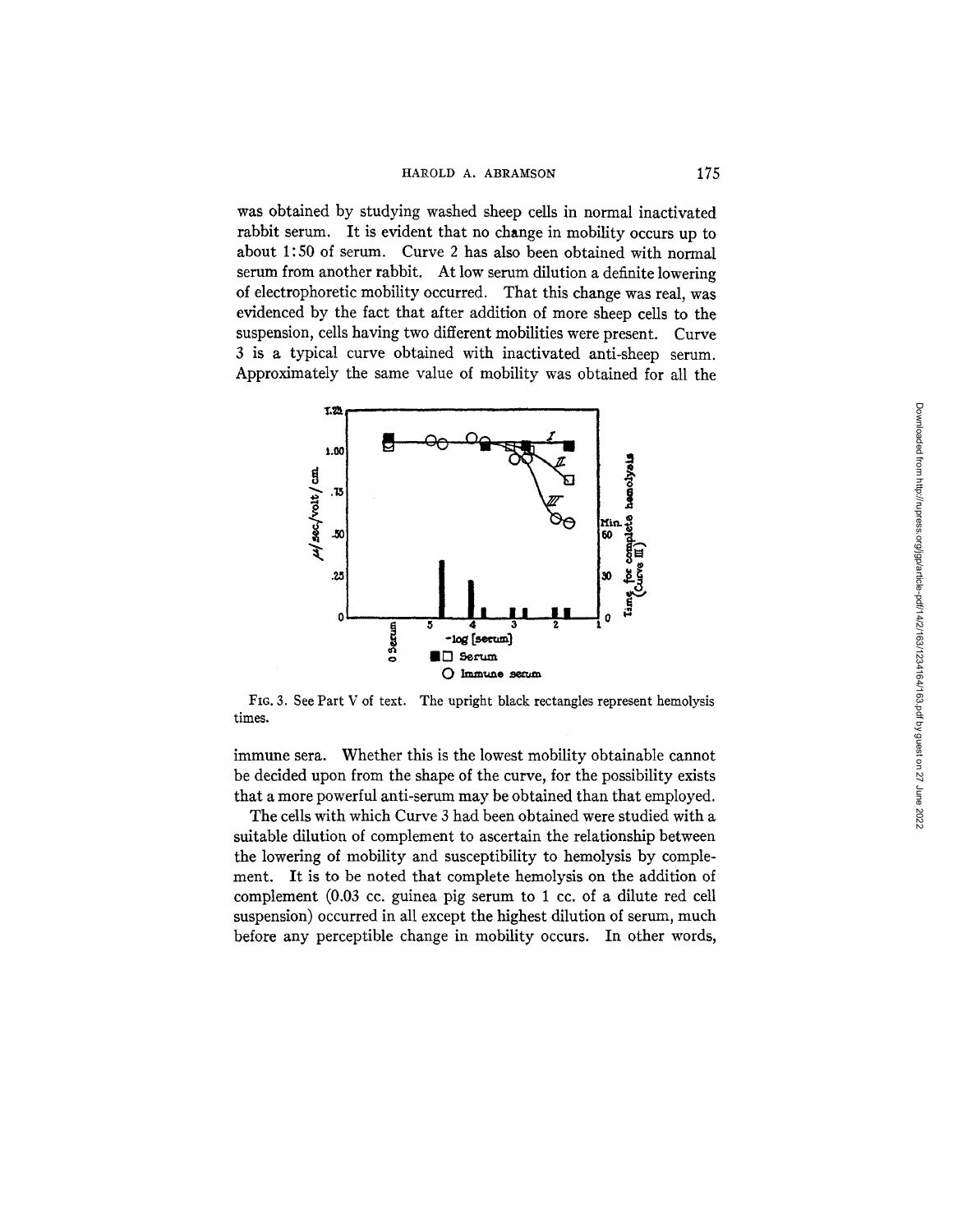sensitization to hemolysis of the red cell surface occurs without any change in mobility. In fact, hemolysis was just as rapid in the 1:5000 dilution as in the lower ones. At this dilution, as is apparent from the figure, there is no change in mobility, but hemolysis is rapid and complete. Since the mobility of the cell is in general determined by its surface constitution, very few active groups of the cell surface are changed for preparation of the cell for hemolysis incidental to the presence of complement. The lowering of the electrophoretic mobility does indicate a notable change in the surface make-up of the cell. As far as hemolysis requirements are concerned this change is secondary and must be associated with other immunological properties of the cell surface acquired incidentally to sensitization by a large quantity of amboceptor.

#### VI

#### SUMMARY

A survey of the published electrophoretic mobilities of certain mammalian red cells reveals that the isoelectric points accorded to these cells are the result of equilibria incidental to red cell destruction. The electrophoretic mobilities of normal washed sheep and human cells have now been studied in 0.85 per cent NaCl solutions from about pH 3.6 to 7.4. All measurements were made within 2 minutes of the preparation of the suspension of red cells. In no case was reversal of sign of charge observed under these conditions. Reversal of sign of charge occurred only after sufficient time had elapsed to permit sufficient adsorption of the products of red cell destruction. There is little change in mobility as the pH of the medium is decreased. Reversal of sign of charge does occur in the presence of normal and immune (anti-sheep) rabbit sera. The isoelectric point determined under these conditions does not appear to be connected specifically with the immune body but is perhaps associated with phenomena incidental to red cell destruction and the presence of serum. The characteristic lowering of mobility by amboceptor occurs, however, from pH 4.0 to pH 7.4. The curves of mobility plotted against pH for normal and for immune sera support the viewpoint that the identity of the isoelectric points for normal and sensitized sheep cells is not primarily concerned with the immune reaction. It is most unlikely that an "albu